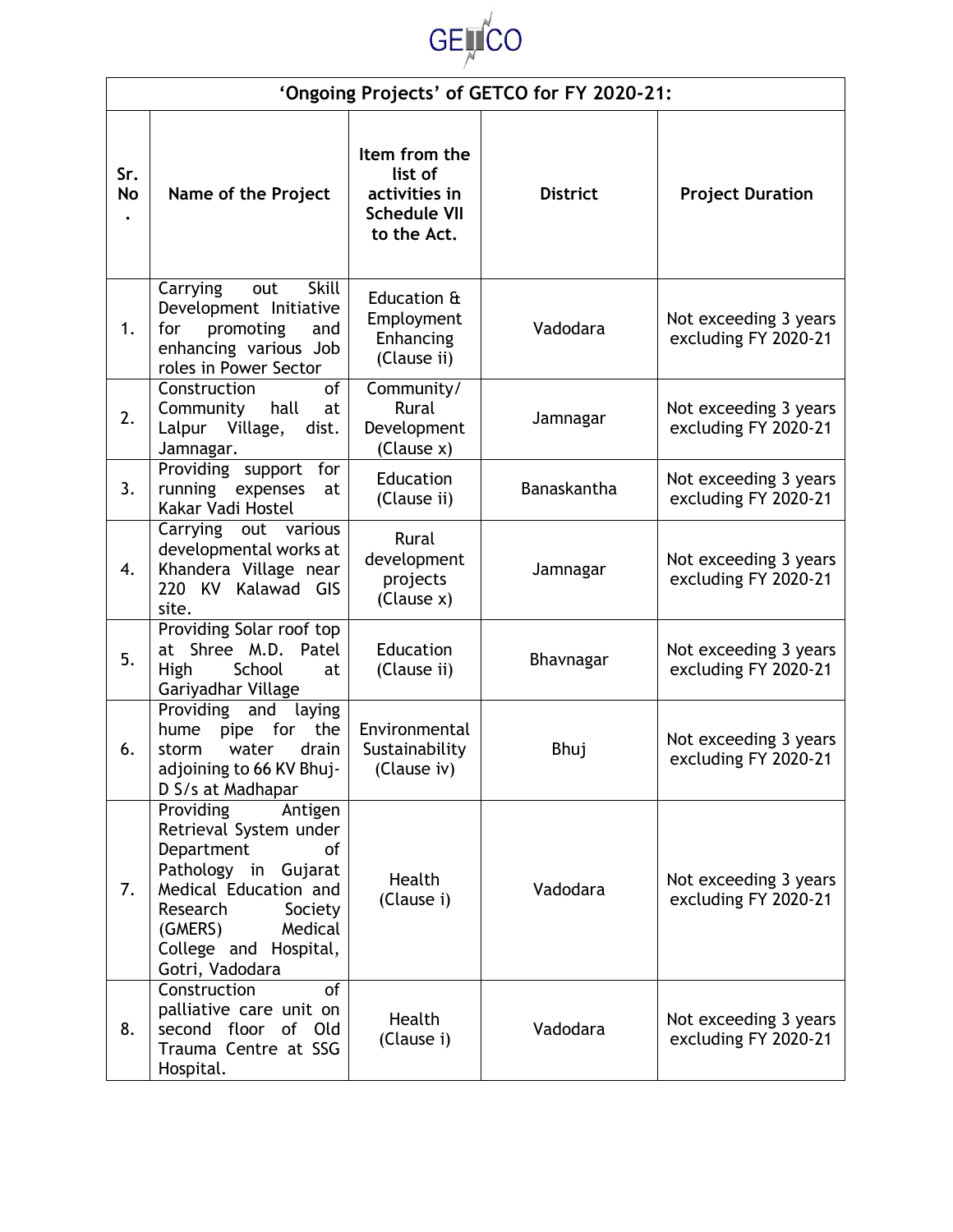| 9.  | Construction of primary<br>school<br>building,<br>furniture<br>and<br>electrification, lavatory<br>block, landscaping etc.<br>at Ghoda village.      | <b>Education</b><br>(Clause ii)                                                                                      | Navsari     | Not exceeding 3 years<br>excluding FY 2020-21 |
|-----|------------------------------------------------------------------------------------------------------------------------------------------------------|----------------------------------------------------------------------------------------------------------------------|-------------|-----------------------------------------------|
| 10  | Laying foundation and<br>installing open outdoor<br>equipments<br>in<br>gym<br>fitness centre of FTR<br>HQ I<br><b>BSF</b><br>Campus,<br>Gandhinagar | Benefit of<br>Armed force<br>veterans and<br>their<br>dependants +<br>Promoting rural<br>sports<br>(Clause vi & vii) | Gandhinagar | Not exceeding 3 years<br>excluding FY 2020-21 |
| 11. | Developing<br>'Nature<br>Trail'<br>inside<br>Science<br>City, Ahmedabad.                                                                             | Protection of<br>flora and<br>fauna +<br>Education<br>(Clause ii & iv)                                               | Ahmedabad   | Not exceeding 3 years<br>excluding FY 2020-21 |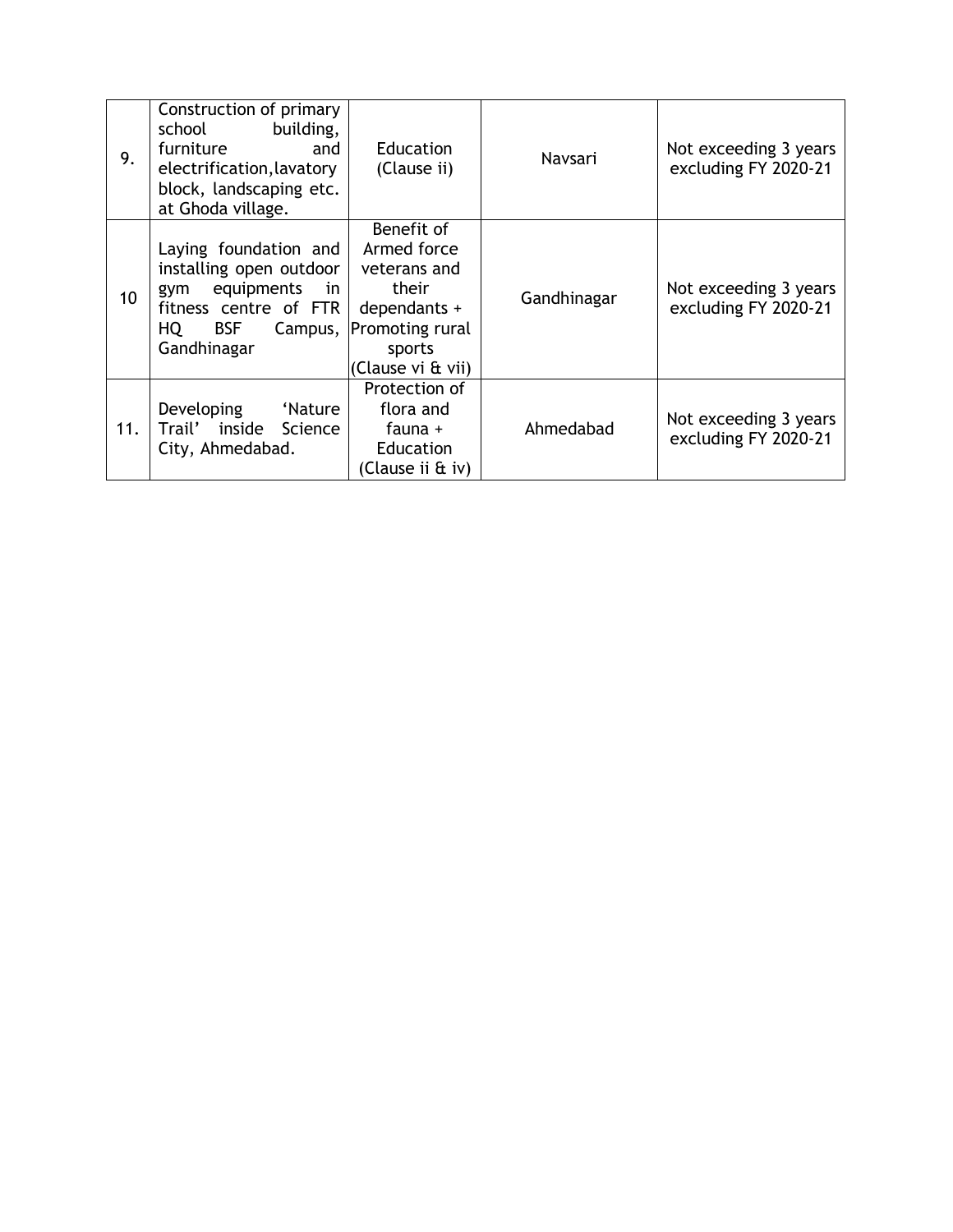| <b>GELICO</b>                                 |                                                                                                                                                                                                              |                                                                       |                         |  |  |
|-----------------------------------------------|--------------------------------------------------------------------------------------------------------------------------------------------------------------------------------------------------------------|-----------------------------------------------------------------------|-------------------------|--|--|
| 'Other than Ongoing Projects' for FY 2020-21: |                                                                                                                                                                                                              |                                                                       |                         |  |  |
| Sr.<br>No<br>$\bullet$                        | Name of the Project                                                                                                                                                                                          | Item from the<br>list of activities<br>in Schedule VII<br>to the Act. | <b>District</b>         |  |  |
| 1.                                            | Providing 'Vaccination Trolley' in Anganwadis of<br>Vadodara run and managed<br>by Vadodara<br>Municipal Corporation (VMC).                                                                                  | <b>Healthcare</b><br>(Clause i)                                       | Vadodara                |  |  |
| 2.                                            | Financial support to Mahavir Foundation Trust to<br>carry out support and promotion of quality<br>education of the bright students from deserving<br>& economically weak families.                           | Education<br>(Clause ii)                                              | Vadodara                |  |  |
| 3.                                            | 'Automation in Blood Bank' under Department<br>of Pathology in Gujarat Medical Education and<br>Research Society (GMERS) Medical College and<br>Hospital, Gotri, Vadodara.                                   | Healthcare<br>(Clause i)                                              | Vadodara                |  |  |
| 4.                                            | Providing Free Sanitary Pads to school girls for<br>the purpose of facilitating adequate menstrual<br>hygiene management (MHM).                                                                              | Healthcare<br>(Clause i)                                              | <b>Bharuch</b>          |  |  |
| 5.                                            | Construction of computer room including<br>providing computers to primary school.                                                                                                                            | Education<br>(Clause ii)                                              | Jaliya                  |  |  |
| 6.                                            | Providing medical equipment for the patient<br>care in Diagnosis alongwith Distillation plan at<br>Department of Microbiology, SSG Hospital &<br>Medical College, Vadodara.                                  | Healthcare<br>(Clause i)                                              | Vadodara                |  |  |
| 7.                                            | Providing Biochemistry Autoanalyzer for Clinical<br>Chemistry Laboratory at Department<br>0f<br>Biochemistry, SSG Hospital, Medical College,<br>Vadodara.                                                    | Healthcare<br>(Clause i)                                              | Vadodara                |  |  |
| 8.                                            | Providing slides, ladders and Sew-Saw sets in 40<br>Nos. of Anganwadis of Vadodara run and<br>managed by Vadodara Municipal Corporation<br>(VMC).                                                            | Healthcare<br>Education<br>(Clause i & ii)                            | Vadodara                |  |  |
| 9.                                            | Sponsoring<br>running<br>the<br>of<br>expenses<br>underprivileged children living in Pathshala<br>Hostel, Lasundra village, Vadodara.                                                                        | Education<br>(Clause ii)                                              | Vadodara                |  |  |
| 10                                            | Financial support to Hari Om Seva Trust (HOST)<br>for carrying out activities in the field of<br>medical/healthcare.                                                                                         | Healthcare<br>(Clause i)                                              | Vadodara                |  |  |
| 11.                                           | Conducting eye check-up and treatment to<br>minimize preventable and curable blindness in<br>cluster of villages by Sankara Eye Hospital,<br>Anand.                                                          | Healthcare<br>(Clause i)                                              | Soja, Limdi &<br>Vadavi |  |  |
| 12.                                           | Financial assistance for remaining construction,<br>electrification, air conditioning, furniture work<br>and essential equipment & supplies in Pathology<br>Lab and Blood storage facility in Dang District. | Healthcare<br>(Clause i)                                              | Vadodara                |  |  |